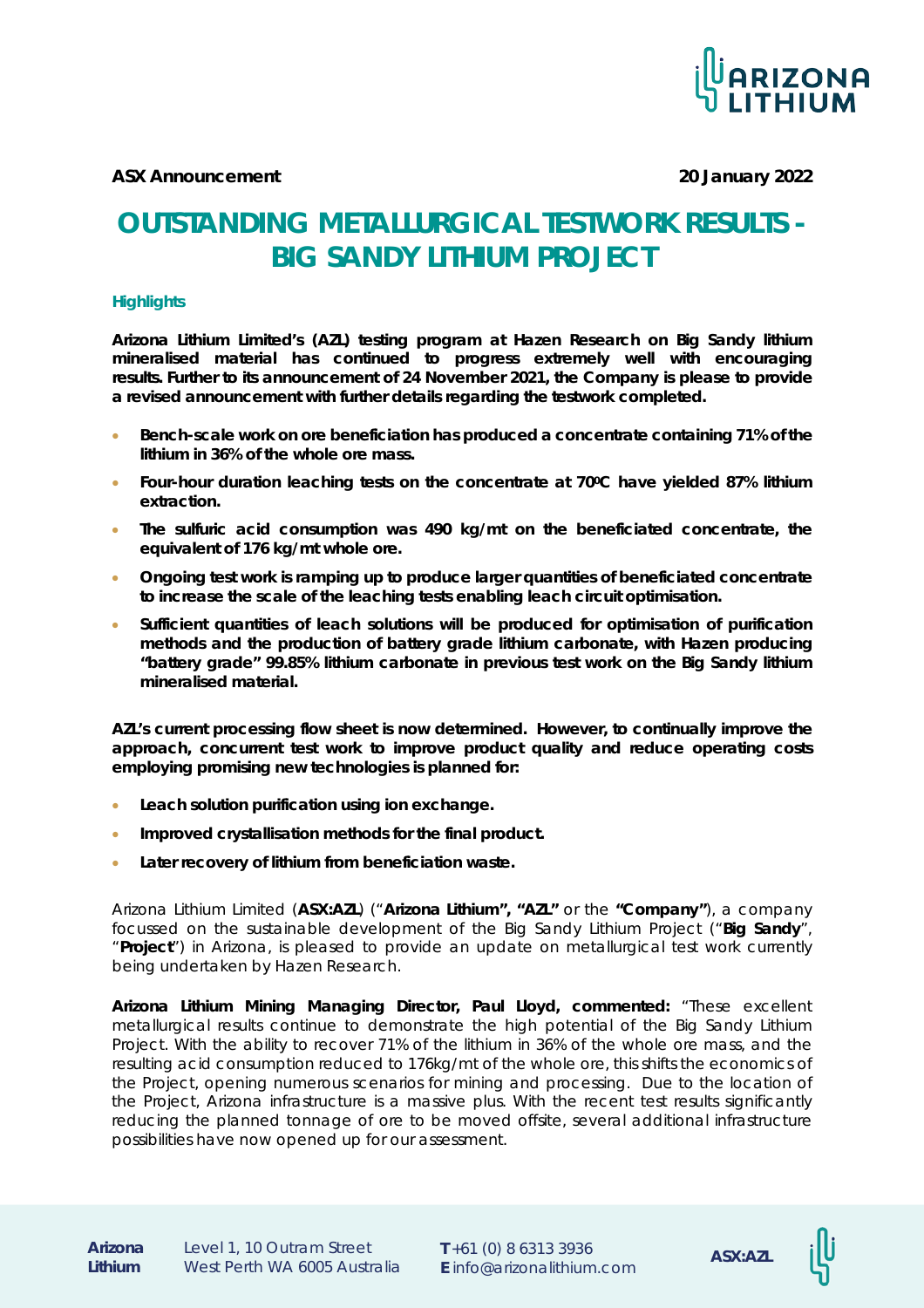

*"With the processing flow sheet determined, we are now able to advance with our scoping and pre-feasibility studies.*

*"This is a significant milestone event in the development of the Big Sandy Lithium Project. At the onset of the development timeline, we quickly identified that the sulfuric acid consumption was the major cost driver. These results provide an exciting base to commence the studies in the coming months.*

*"Given the large existing JORC compliant lithium resource that has excellent further upside potential, AZL's ability to produce a high-quality product in Arizona, USA, in a market with rapidly increasing demand and price, along with quality infrastructure choices and proactive State and Federal Governments, it presents a highly promising future for Arizona Lithium and its shareholders."*



*Figure 1- Arizona Lithium Project Portfolio, including major Li-battery infrastructure in close proximity to Big Sandy and Lordsburg Lithium Projects.*

# **Big Sandy Lithium Project (Arizona)**

The Big Sandy Project, as a very shallow, flat lying mineralised sedimentary lithium resource and with excellent available infrastructure, has the potential to be developed with a very low environmental footprint.

Hawkstone's successful 2019 drill program at Big Sandy resulted in the estimation of a total Indicated and Inferred JORC resource of 32.5 million tonnes grading 1,850 ppm Li for 320,800 tonnes Li<sub>2</sub>CO<sub>3</sub><sup>[1](#page-1-0)</sup>. This represents 4% of the Big Sandy Project area that contains an estimated exploration target of between 271.1Mt to 483.15Mt at 1,000 - >2,000ppm Li[2](#page-1-1).

*Note that the potential quantity and grade of the estimated geological potential (Exploration Target) is conceptual in nature. There has been insufficient exploration to estimate a mineral resource and it is uncertain whether future exploration will result in the definition of a mineral resource. It has been estimated using a range of thicknesses for the mineralised sediments calculated from drill intercepts, surface sampling and geological mapping. The grade estimates a range of values demonstrated from drilling and surface sampling.*



<span id="page-1-0"></span><sup>1</sup> Hawkstone Announcement Sept 26, 2019, Big Sandy Lithium Project, Maiden Mineral Resource

<span id="page-1-1"></span><sup>2</sup> Hawkstone Announcement Nov 7, 2019, Big Sandy Lithium Project, Exploration Target Update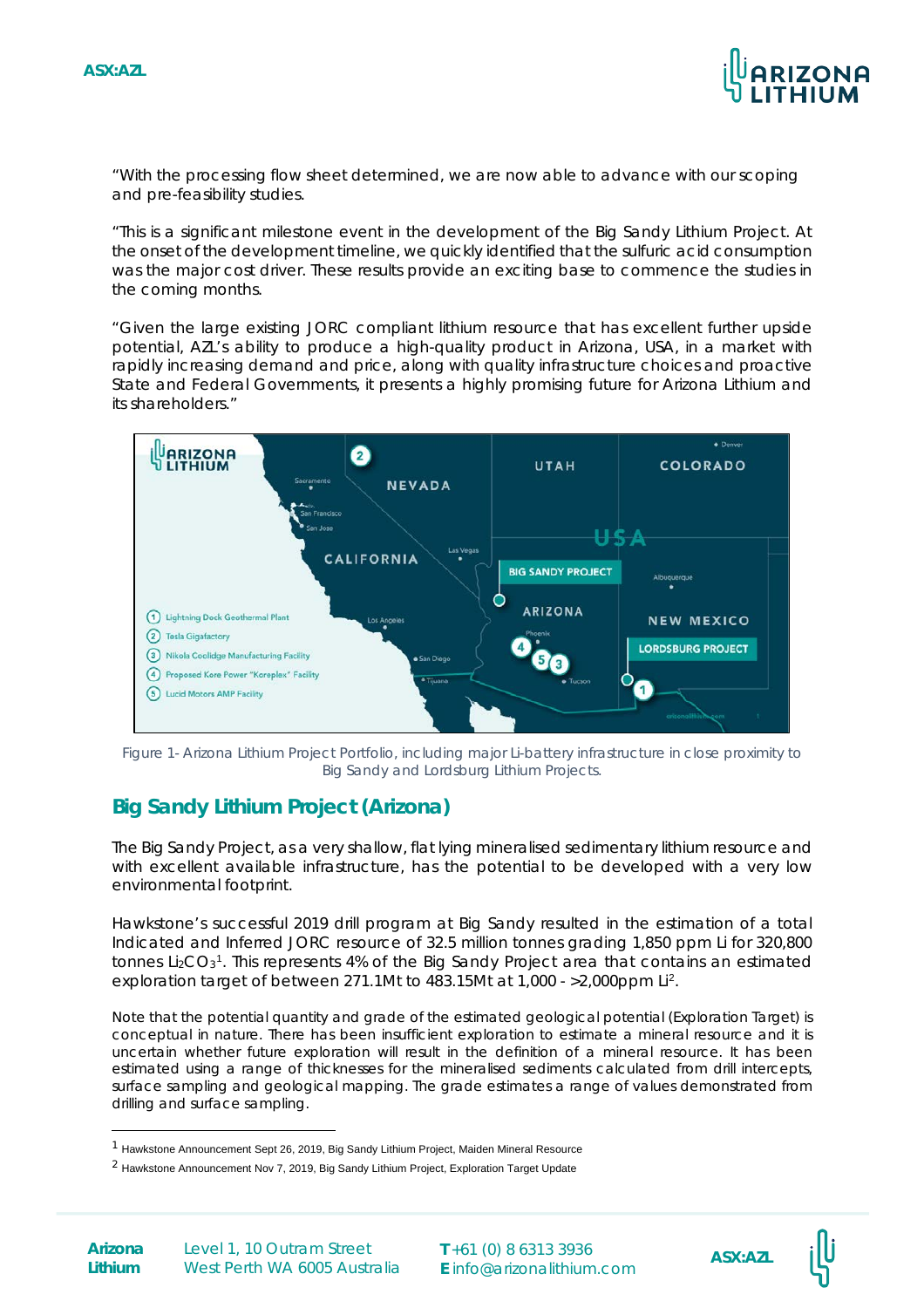

## **Metallurgical Testwork – Hazen**

In April 2021, a 132kg of lithium mineralised material of ½ core from the 2019 diamond drill programme at the Big Sandy Lithium Project was dispatched to Hazen Research. It consists of samples from 3 diamond drill holes holes as follows (Table 1):

| <b>Hole ID</b> | Depth | Depth | Li ppm  | Li ppm | Li ppm | Weight          |
|----------------|-------|-------|---------|--------|--------|-----------------|
|                | from  | to    | Average | from   | to     | <b>Total Kg</b> |
| DHQ8           | 8     | 30    | 2,218   | 1,040  | 3,240  | 24              |
|                | 34    | 59    | 2,291   | 1,410  | 3,260  | 28              |
| DHQ11          | 15    | 41    | 2,204   | 1,210  | 3,370  | 27              |
|                | 42    | 56    | 2,085   | 1,170  | 2,980  | 15              |
| DHQ27          | 31    | 45    | 2,210   | 1,260  | 2,910  | 14              |
|                | 47    | 67    | 2,130   | 1,290  | 2,810  | 24              |

### **Table 1 – ½ Core Drill Samples**

These drill holes provide a representative sample through the mineralised zone from top to bottom as well as across the Indicated Resource with drill hole DHQ8 in the southern portion of the zone, DHQ11 in the central portion and DHQ27 in the north (Figure 2).



*Figure 2 – Big Sandy Drill Hole Location Plan* 

**Lithium**

**Arizona** Level 1, 10 Outram Street **T** +61 (0) 8 6313 3936 **ASX:AZL**<br> **ASX:AZL** West Perth WA 6005 Australia

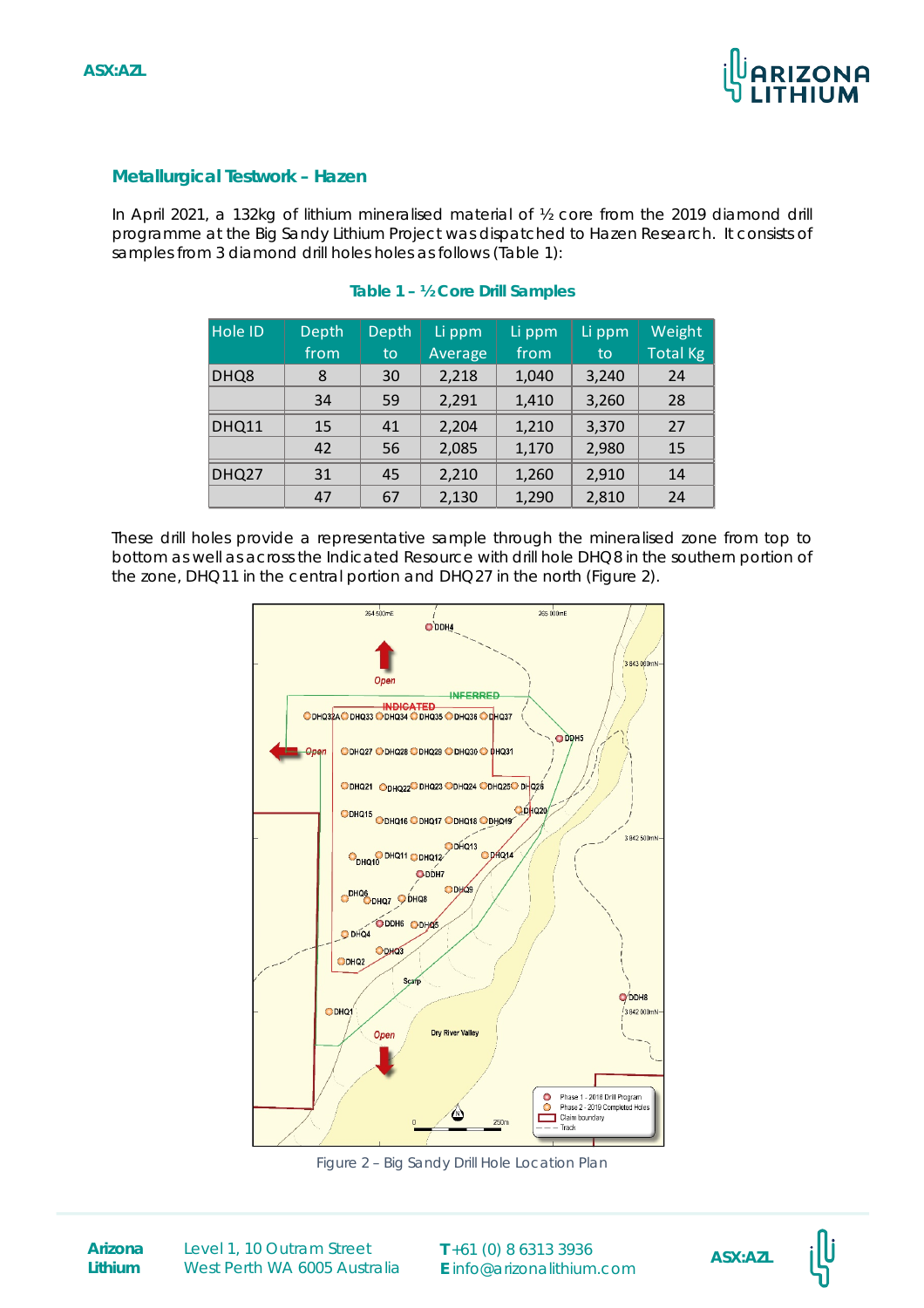

The ½ core samples were amalgamated and blended by Hazen to provide a uniform bulk sample representative of the mineralised material from the Big Sandy deposit.

Samples weighing 0.9 to 1.7 kg, cut from the blended bulk sample, were subjected to beneficiation tests to determine what percentage of the coarser carbonate (acid robbing) material could be removed using attrition scrubbing and hydro-cyclone classification while still providing a significant Li recovery and concurrently lowering the total acid consumption. A total of 3 beneficiation and comparative screening tests were completed. At the end of each test both the coarse reject and concentrate were analysed to determine contained Li. It was determined that scrubbing and hydro-cyclone classification produced a concentrate nearly doubling the whole ore Li content. The beneficiated concentrate contained 71% of the original Li and 8% of the original carbonate while reducing the whole ore mass to 36% of the starting mass (Table 2). This equates to a 64% reduction in the amount of mineralised material requiring processing and in turn reduces the original whole ore acid consumption of approximately 500 kg/mt by 64%.

|                                      |                                |                            |       |              | Analysis, % Weight, g |                 |      | Distribution, % |       |                 |
|--------------------------------------|--------------------------------|----------------------------|-------|--------------|-----------------------|-----------------|------|-----------------|-------|-----------------|
| <b>Experiment</b>                    | <b>Product</b>                 | <b>Procedure</b>           | Wt, g | <b>Wt, %</b> | Li.                   | CO <sub>3</sub> | Li.  | CO <sub>3</sub> | Li    | CO <sub>3</sub> |
|                                      | Calculated<br>1,700×106 um     | Screen                     | 127.2 | 14.3         | 0.03                  | 39.6            | 0.04 | 50.3            | 2.4   | 38.7            |
| 4055-6                               | Calculated<br>minus 106 um     | analysis of                | 764.8 | 85.7         | 0.22                  | 10.4            | 1.7  | 79.7            | 97.6  | 61.3            |
|                                      | Minus 10 µm                    | head<br>material           | 426.1 | 47.8         | 0.36                  | 0.17            | 1.5  | 0.72            | 88.4  | 0.6             |
|                                      | Calculated<br>Head             |                            | 891.9 | 100.0        | 0.19                  | 14.6            | 1.7  | 130             | 100.0 | 100.0           |
|                                      | Calculated<br>1,700×106 µm     |                            | 269.0 | 15.6         | 0.03                  | 39.6            | 0.09 | 106             | 2.6   | 36.3            |
|                                      | Minus 106 um<br>overflow       | Hydrocyclone               | 690.5 | 40.1         | 0.37                  | 5.43            | 2.5  | 37.5            | 74.0  | 12.8            |
| 4055-57<br>Minus 106 µm<br>underflow | of minus 106<br>um material    | 763.6                      | 44.3  | 0.11         | 19.6                  | 0.80            | 150  | 23.4            | 51.0  |                 |
|                                      | Calculated<br>Head             |                            | 1,723 | 100.0        | 0.20                  | 17.0            | 3.4  | 294             | 100.0 | 100.0           |
|                                      | Calculated<br>1,700×45 µm      | Screen                     | 263.7 | 29.6         | 0.02                  | 29.6            | 0.06 | 78.2            | 3.7   | 60.1            |
| 4055-6                               | Calculated<br>minus $45 \mu m$ | analysis of                | 628.3 | 70.4         | 0.27                  | 8.25            | 1.7  | 51.8            | 96.3  | 39.9            |
|                                      | Minus 10 µm                    | head<br>material           | 426.1 | 47.77        | 0.36                  | 0.17            | 1.5  | 0.72            | 88.4  | 0.6             |
| Calculated<br>Head                   |                                | 891.9                      | 100.0 | 0.19         | 14.6                  | 1.7             | 130  | 100.0           | 100.0 |                 |
|                                      | Calculated<br>1,700×45 µm      |                            | 540   | 30.6         | 0.02                  | 29.6            | 0.13 | 160             | 3.8   | 51.9            |
|                                      | Minus 45 µm<br>overflow        | Hydrocyclone               | 640   | 36.3         | 0.39                  | 4.10            | 2.5  | 26.2            | 71.2  | 8.5             |
| 4055-60                              | Minus 45 µm<br>underflow       | of minus 45<br>um material | 583   | 33.1         | 0.15                  | 21.0            | 0.87 | 122             | 25.0  | 39.7            |
|                                      | Calculated<br>Head             |                            | 1,763 | 100.0        | 0.20                  | 17.5            | 3.5  | 309             | 100.0 | 100.0           |

# **Table 2 – Summary, Beneficiation Results**

Following the previously described beneficiation process, three samples of the beneficiated concentrate weighing from 0.2 - 0.32 kg were leached with sulfuric acid to extract the lithium. Leach tests were completed at varying temperatures of 25, 70 and 80 $\degree$ C, yielding lithium extractions ranging from 85 - 94%. Sulfuric acid consumption ranged from 432 - 490 kg/mt, the equivalent of 155 - 176 kg/mt for un-beneficiated ore (Table 3).

**Lithium**

**Arizona** Level 1, 10 Outram Street **T** +61 (0) 8 6313 3936 **ASX:AZL**<br> **ASX:AZL** West Perth WA 6005 Australia

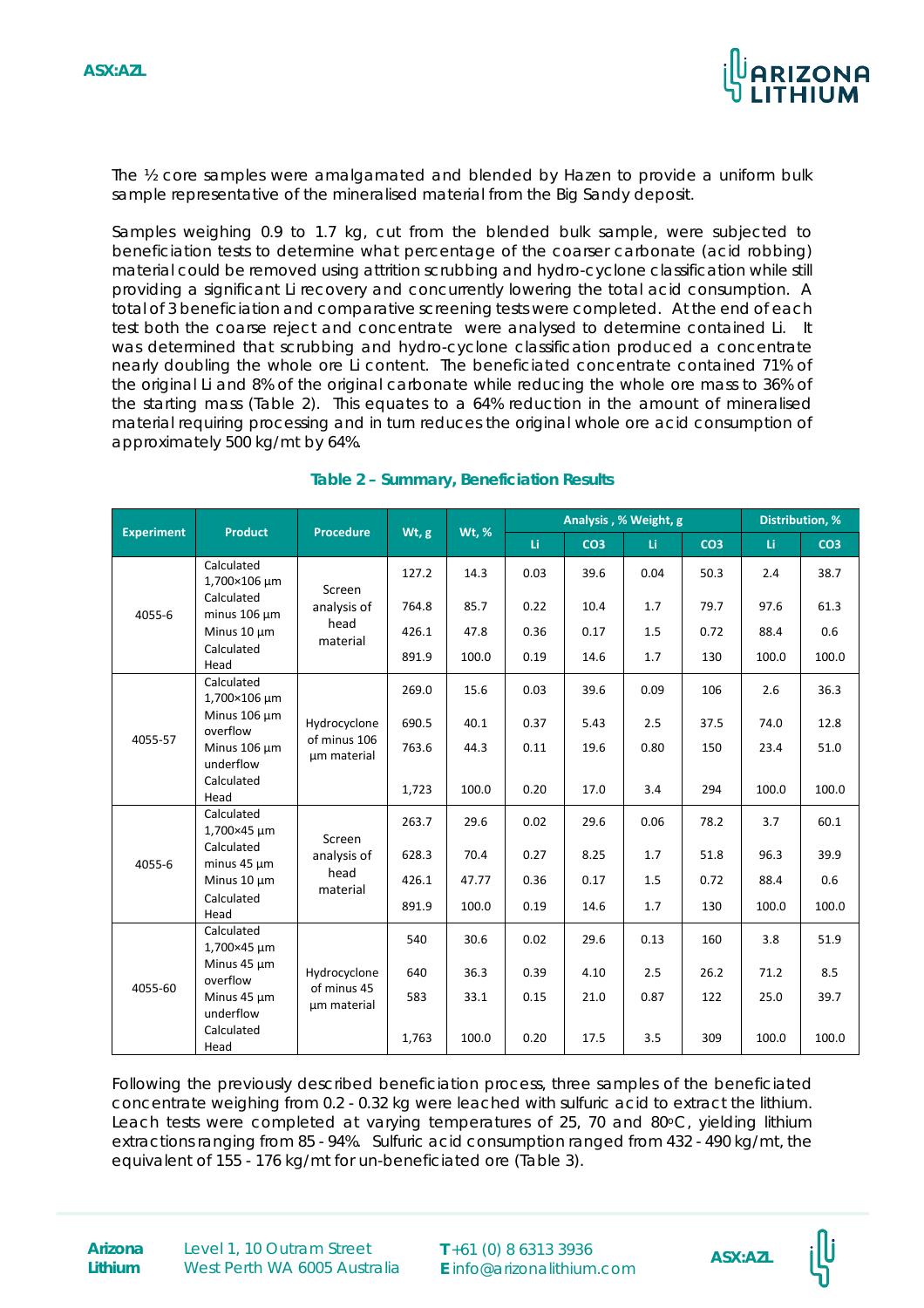

| Test No  | Time minutes                |    | Temp °C Acid Ore | Acid        | Average Li          |
|----------|-----------------------------|----|------------------|-------------|---------------------|
|          |                             |    | kg/t             | Consumption | <b>Extraction %</b> |
|          | 4042-121 30, 60, 120 & 180  | 25 | 500              | 485         | 86                  |
|          | 4042-122  30, 60, 120 & 180 | 70 | 500              | 494         | 87                  |
| 4042-120 | 120                         | 80 | 500              | 438         | 93                  |

#### **Table 3 – Beneficiated Concentrate, Acid Leaching Mass Balances**

# **Exploration**

The Permit of Exploration (POE) that includes 145 exploration holes and a bulk sample at the Company's Big Sandy Lithium project in Arizona is awaiting Bureau of Land Management (BLM) approval. Community involvement is welcomed to ensure mutually beneficial outcomes for all stakeholders and the Company is very confident that drilling program can be completed without environmental impact and to the satisfaction of all stakeholders.

This announcement has been authorised for release by the Board of Arizona Lithium Limited.

#### **FOR FURTHER INFORMATION PLEASE CONTACT:**

**MR. PAUL LLOYD**  Managing Director Arizona Lithium Limited Tel. +61 419 945 395 [paul@arizonalithium.com](mailto:paul@arizonalithium.com.)

Level 1, 10 Outram Street West Perth WA 6005

#### **COMPETENT PERSON'S STATEMENT**

The information in this announcement that relates to the Big Sandy Sedimentary Lithium Project is based on, and fairly represents information compiled by Gregory L Smith who is a Member of the Australasian Institute of Mining and Metallurgy (AusIMM) and has sufficient experience relevant to the style of mineralisation and type of deposit under consideration and to the activity to which he is undertaking to qualify as a Competent Person as defined in the 2012 Edition of the "Australasian Code for Reporting of Exploration Results, Mineral Resources and Ore Reserves". Mr. Smith is a Director of the Company and holds shares in the Company. Mr. Smith consents to the inclusion in this announcement of the matters based on this information in the form and context in which it appears. The Company confirms that the material assumptions and technical parameters underpinning the Resource estimate and exploration target, which were announced to the ASX on 26 September 2019 and 7 November 2019 respectively, have not materially changed.

#### **JORC compliant Maiden Mineral Resource Breakdown**

| Resource<br><b>Classification</b> | Tonnes (Mt) | Li Grade (ppm) | Contained Li<br>Metal (t) | Contained LCE (t) |
|-----------------------------------|-------------|----------------|---------------------------|-------------------|
| Indicated                         | 14.6        | 1.940          | 28,400                    | 150,900           |
| Inferred                          | 17.9        | .780           | 31.900                    | 169.900           |
| Total                             | 32.5        | 1.850          | 60.300                    | 320,800           |

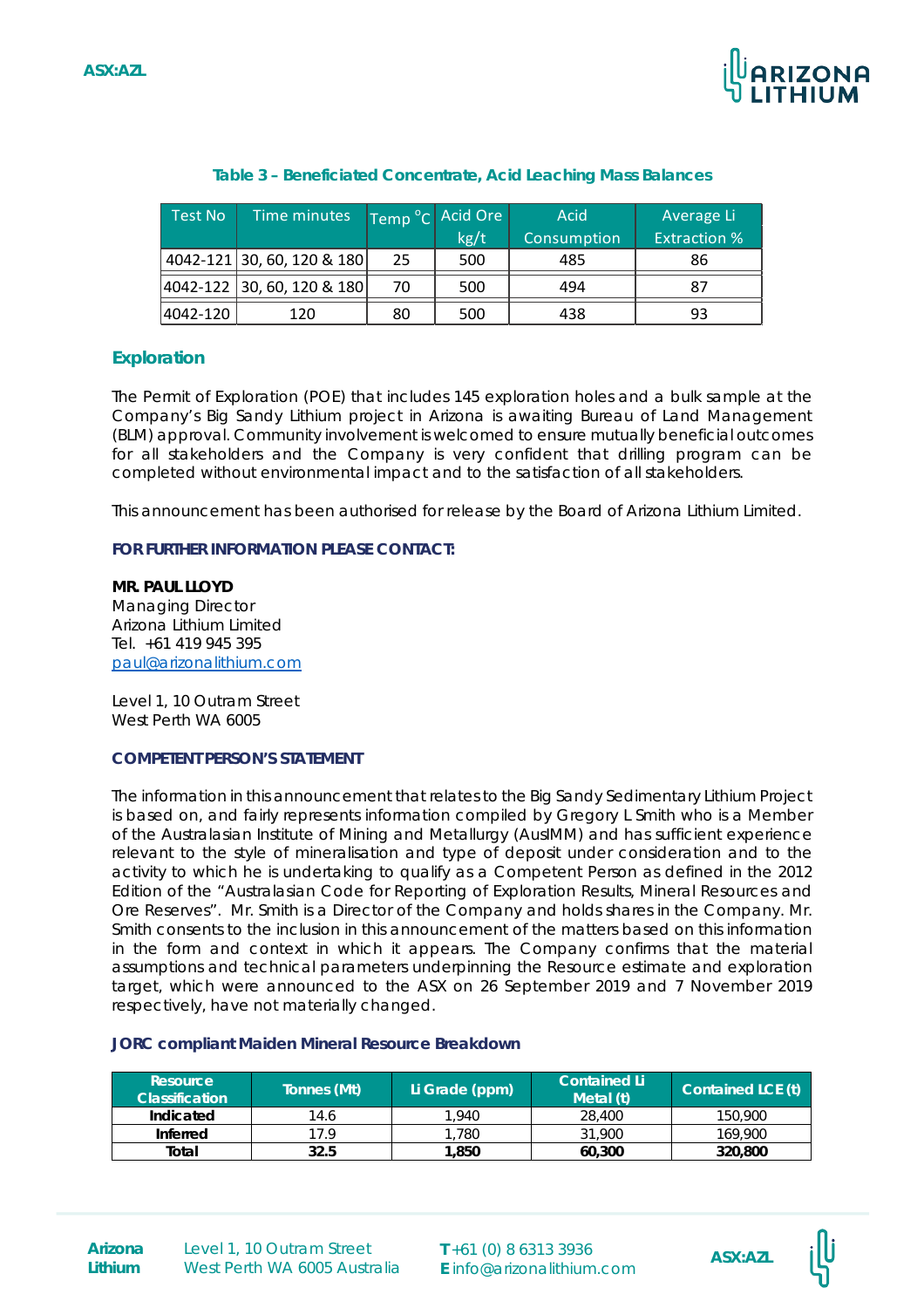

# **APPENDIX 1: JORC Code, 2012 Edition – Table 1**

#### **Section 1** Sampling Techniques and Data

#### **(Criteria in this section apply to all succeeding sections.)**

| <b>Criteria</b>                                                                                                                                                                                                                                                                                                                                                                                                                                                                                                                                                                                                                                                                                                                                                                | <b>JORC Code Explanation</b>                                                                                                                                                                                                                         | <b>Commentary</b>                                                                                                                                                                                                                                                                         |
|--------------------------------------------------------------------------------------------------------------------------------------------------------------------------------------------------------------------------------------------------------------------------------------------------------------------------------------------------------------------------------------------------------------------------------------------------------------------------------------------------------------------------------------------------------------------------------------------------------------------------------------------------------------------------------------------------------------------------------------------------------------------------------|------------------------------------------------------------------------------------------------------------------------------------------------------------------------------------------------------------------------------------------------------|-------------------------------------------------------------------------------------------------------------------------------------------------------------------------------------------------------------------------------------------------------------------------------------------|
| Nature and quality of sampling (e.g.<br>Sampling<br>cut channels, random chips, or<br>techniques<br>specific specialised industry standard<br>measurement tools appropriate to<br>the minerals under investigation, such<br>as down hole gamma sondes, or<br>handheld XRF<br>instruments, etc.). These examples<br>should not be taken as limiting the<br>broad meaning of sampling.                                                                                                                                                                                                                                                                                                                                                                                           |                                                                                                                                                                                                                                                      | This announcement relates to metallurgical test work<br>completed on 1/2 diamond drill core from a previously<br>completed and announced drill programme - ASX<br>announcement 26 September 2019, Big Sandy Lithium<br>Project, Maiden Mineral Resource.                                  |
| Include reference to measures taken<br>to ensure sample representivity and<br>the appropriate calibration of any<br>measurement tools or systems used.<br>Aspects of the determination of<br>mineralisation that are Material to<br>the Public Report. In cases where<br>'industry standard' work has been<br>done this would be relatively simple<br>(e.g. 'reverse circulation drilling was<br>used to obtain 1m samples from<br>which 3 kg was pulverised to produce<br>a 30 g charge for fire assay'). In other<br>cases, more explanation may be<br>required, such as where there is<br>coarse gold that has inherent<br>sampling problems. Unusual<br>commodities or mineralisation types<br>(e.g. submarine nodules) may warrant<br>disclosure of detailed information. |                                                                                                                                                                                                                                                      | Samples for metallurgical test work of the remaining 1/2<br>drillcore were taken over intervals as identified by<br>previous sampling and analysis of the other 1/2 of the drill<br>core as reported in prior announcements with the<br>intervals listed in Table 1 of this announcement. |
|                                                                                                                                                                                                                                                                                                                                                                                                                                                                                                                                                                                                                                                                                                                                                                                | Diamond core drilling drilling (HQ) was completed during<br>the 2019 programme. Drill and sample methodology is<br>fully described in the ASX announcement dated 26<br>September, 2019 titled Big Sandy Lithium Project,<br>Maiden Mineral Resource. |                                                                                                                                                                                                                                                                                           |

**Arizona** Level 1, 10 Outram Street **T** +61 (0) 8 6313 3936 **ASX:AZL**<br> **ASX:AZL** West Perth WA 6005 Australia

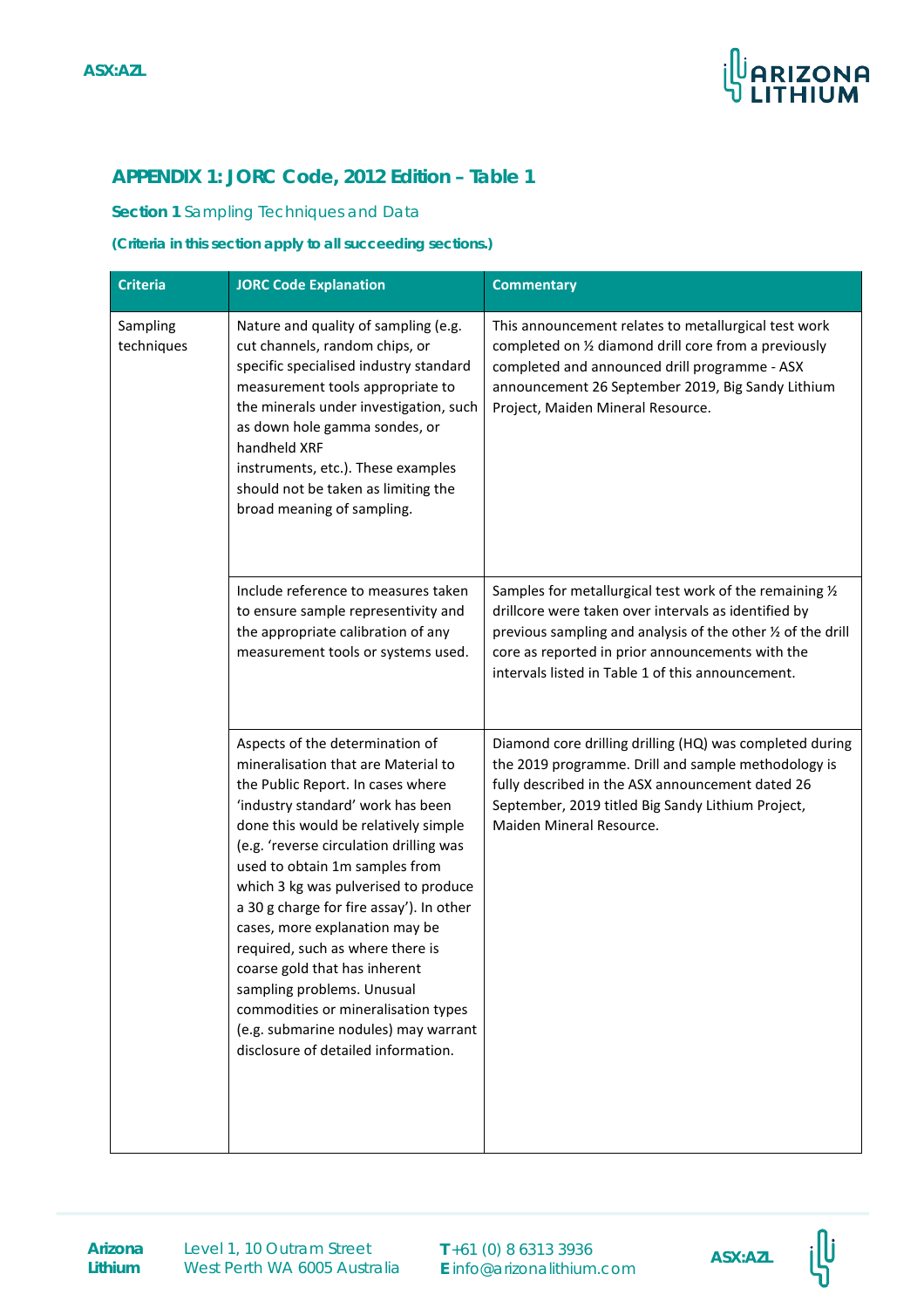

| <b>Drilling</b><br>techniques | Drill type (e.g. core, reverse<br>circulation, open hole hammer, rotary<br>air blast, auger, Bangka, sonic, etc.)<br>and details (e.g. core diameter, triple<br>or standard tube,                                | The drilling was completed using a Mooroka mounted<br>Longyear 44 and core recovered in a standard 1.52m<br>core barrel. It produced HQ sized core of 63.5mm in<br>diameter.                                                             |
|-------------------------------|------------------------------------------------------------------------------------------------------------------------------------------------------------------------------------------------------------------|------------------------------------------------------------------------------------------------------------------------------------------------------------------------------------------------------------------------------------------|
|                               | depth of diamond tails, face sampling<br>bit or other type, whether core is<br>oriented and if so, by what method,<br>$etc.$ ).                                                                                  | As the stratigraphy is flat lying all holes are drilled<br>vertical and no core orientation is required. As all known<br>mineralised zones lie within 100m of surface no<br>downhole surveys were completed.                             |
| Drill sample<br>recovery      | Method of recording and assessing<br>core and chip sample recoveries and<br>results assessed.                                                                                                                    | All recoveries were first calculated and 1m downhole<br>depths marked prior to geological logging and sampling.                                                                                                                          |
|                               | Measures taken to maximise sample<br>recovery and ensure representative<br>nature of the samples.                                                                                                                | The core was drilled with a bit that has been found to<br>work exceptionally well in tuffs/clays. Both the rotation<br>speed and feed rate were slowed to maximise recovery.                                                             |
|                               | Whether a relationship exists<br>between sample recovery and grade<br>and whether sample bias may have<br>occurred due to preferential loss/gain<br>of fine/coarse material.                                     | Core recovery was greater than +95% in the mineralised<br>intervals. The Li mineralisation is hosted in extremely<br>fine grained and even textured sedimentary material.                                                                |
| Logging                       | Whether core and chip samples have<br>been geologically and geotechnically<br>logged to a level of detail to support<br>appropriate Mineral Resource<br>estimation, mining studies and<br>metallurgical studies. | Geological logging was completed on all core noting the<br>rock type, grainsize, colour, presence of carbonate and<br>clay type to a level required to support Mineral Resource<br>estimation, mining studies and metallurgical studies. |
|                               | Whether logging is qualitative or<br>quantitative in nature. Core (or<br>costean, channel, etc.) photography                                                                                                     | Logging has been completed in the form of geology and<br>recoveries. All core has been photographed both wet<br>and dry.                                                                                                                 |
|                               | The total length and percentage of<br>the relevant intersections logged.                                                                                                                                         | The entire core is logged noting any intervals of low or<br>non-recovery.                                                                                                                                                                |

**Lithium**

**Arizona** Level 1, 10 Outram Street **T** +61 (0) 8 6313 3936 **ASX:AZL**<br>Lithium West Perth WA 6005 Australia **E** info@arizonalithium.com Level 1, 10 Outram Street West Perth WA 6005 Australia

**T** +61 (0) 8 6313 3936

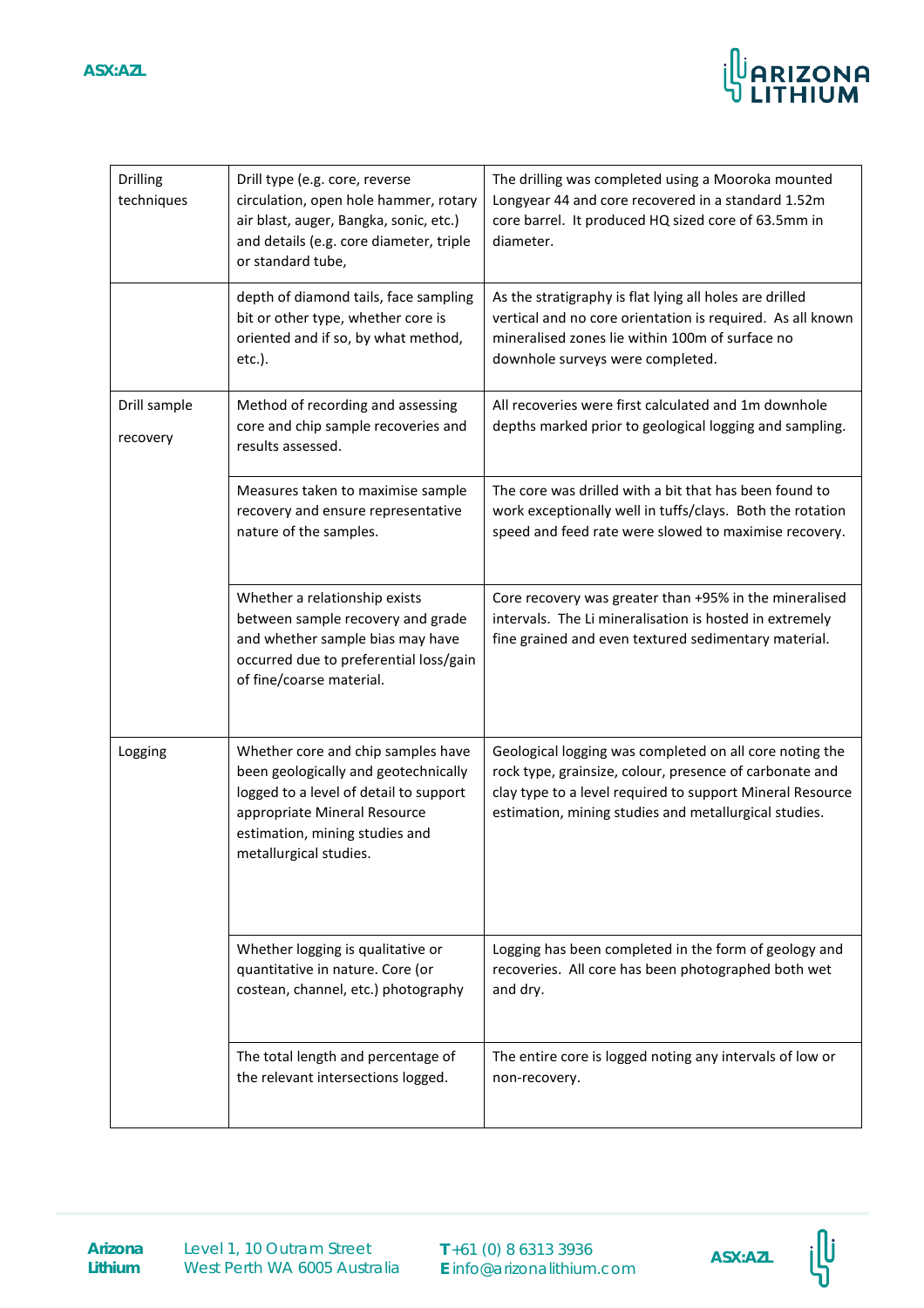

| Sub-sampling<br>techniques and<br>sample<br>preparation | If core, whether cut or sawn and<br>whether quarter, half or all core<br>taken.                                                                                                                                                                     | All core was halved using a diamond saw.                                                                                                                                                                                                                    |
|---------------------------------------------------------|-----------------------------------------------------------------------------------------------------------------------------------------------------------------------------------------------------------------------------------------------------|-------------------------------------------------------------------------------------------------------------------------------------------------------------------------------------------------------------------------------------------------------------|
|                                                         | If non-core, whether riffled, tube<br>sampled, rotary split, etc. and<br>whether sampled wet or dry.                                                                                                                                                | Half core was previously taken and bagged in<br>consecutively numbered bags for analysis. The core used<br>for the metallurgical test work is the remaining 1/2 core.                                                                                       |
|                                                         | For all sample types, the nature,<br>quality and appropriateness of the<br>sample preparation technique.                                                                                                                                            | Representative of material drilled.                                                                                                                                                                                                                         |
|                                                         | Quality control procedures adopted<br>for all subsampling stages to<br>maximise representivity of samples.                                                                                                                                          | Hazen crushed the received half core to 100% passing<br>25mm. From the minus 25mm material samples were<br>split out for testing. From the subsample material was<br>crushed and oven dried. Duplicate spits were analysed<br>for a series of elements.     |
|                                                         | Measures taken to ensure that the<br>sampling is representative of the in-<br>situ material collected, including for<br>instance results for field<br>duplicate/second-half sampling.                                                               | Previously half core was taken as the sample with the<br>exception of the duplicate samples where the half core<br>was split into 2 samples consisting of a quarter core<br>each.<br>The sample for metallurgical test work was the<br>remaining half core. |
|                                                         | Whether sample sizes are<br>appropriate to the grain size of the<br>material being sampled.                                                                                                                                                         | Sample sizes are appropriate for grain size of material<br>sampled. Lithium hosted in micron scale clay minerals.                                                                                                                                           |
| Quality of assay<br>data and<br>laboratory tests        | The nature, quality and<br>appropriateness of the Assaying and<br>laboratory procedures used and<br>whether the technique is considered<br>partial or total.                                                                                        | The assay technique (ME-MS61) is a total process, as a 4<br>acid digest is used to remove the lithium from the clay<br>prior to analysis. This method was used for the core<br>samples.                                                                     |
|                                                         | For geophysical tools, spectrometers,<br>handheld XRF instruments, etc., the<br>parameters used in determining the<br>analysis including instrument make<br>and model, reading times,<br>calibrations factors applied and their<br>derivation, etc. | These geophysical instruments are not used in assessing<br>the mineralization at the Project.                                                                                                                                                               |
|                                                         | Nature of quality control procedures<br>adopted (e.g.<br>standards, blanks, duplicates,<br>external laboratory checks) and<br>whether acceptable levels of accuracy                                                                                 | Previously quality control procedures consisted of<br>inserting a standard, blank or a duplicate sample into the<br>sample stream at a ratio of 1:10. From the data to date                                                                                 |

**Arizona** Level 1, 10 Outram Street **T** +61 (0) 8 6313 3936 **ASX:AZL**<br>Lithium West Perth WA 6005 Australia **E** info@arizonalithium.com Level 1, 10 Outram Street West Perth WA 6005 Australia

**T** +61 (0) 8 6313 3936

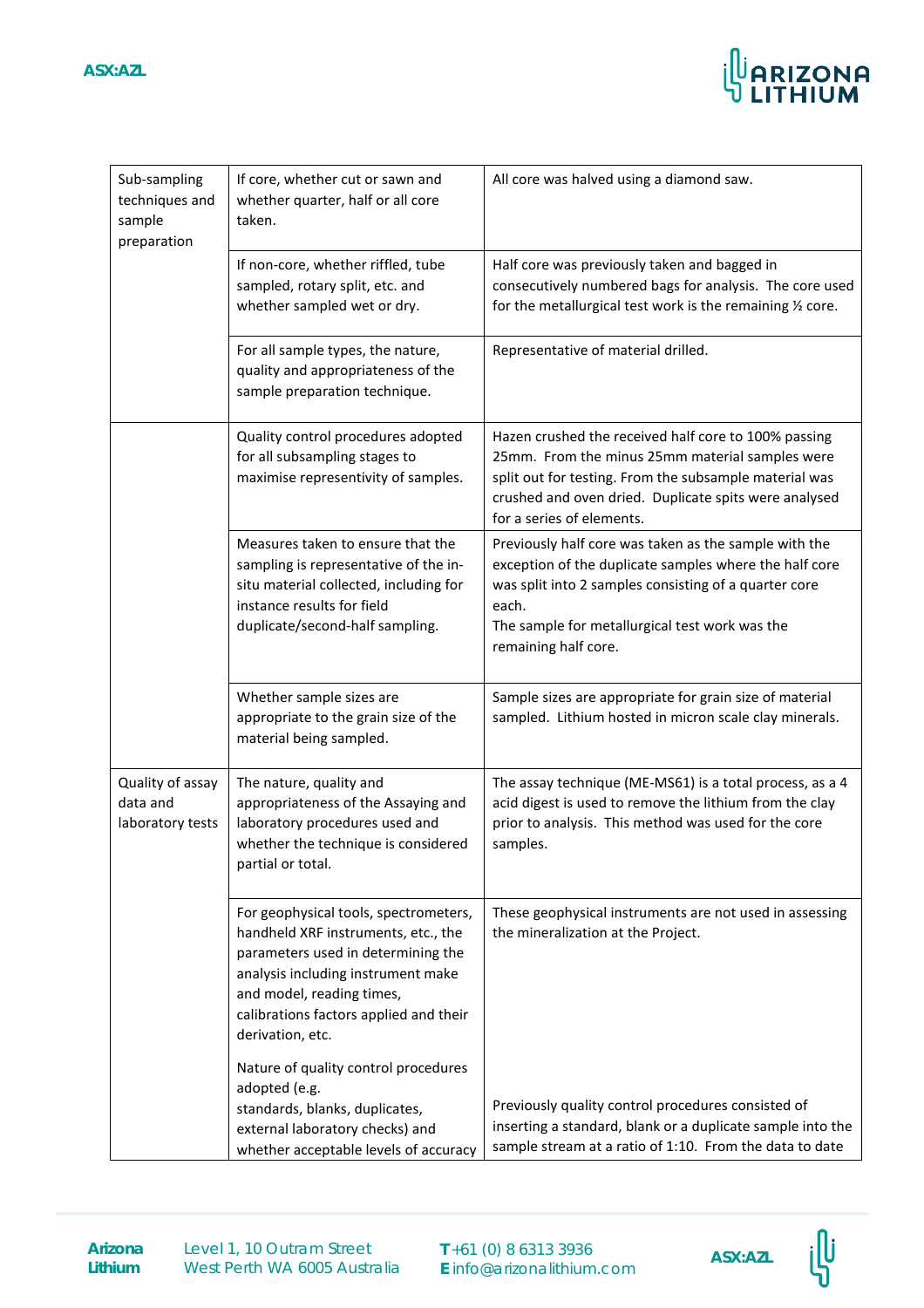

|                                             | (i.e. lack of bias) and precision have<br>been established.                                                                                                                                                                                    | the results of the QC samples are within acceptable<br>levels.                                                                                                                                          |
|---------------------------------------------|------------------------------------------------------------------------------------------------------------------------------------------------------------------------------------------------------------------------------------------------|---------------------------------------------------------------------------------------------------------------------------------------------------------------------------------------------------------|
| Verification of<br>sampling and<br>assaying | The verification of significant<br>intersections by either independent<br>or alternative company personnel.                                                                                                                                    | All diamond drill results were examined by GL Smith, a<br>Director of the company.                                                                                                                      |
|                                             | The use of twinned holes.                                                                                                                                                                                                                      | No twin holes were drilled or have been drilled.                                                                                                                                                        |
|                                             | Documentation of primary data, data<br>entry procedures, data verification,<br>data storage (physical and electronic)<br>protocols.                                                                                                            | The data is currently stored in hardcopy and digital<br>format in the Company's office.<br>A hard drive copy of this is stored with GL Smith and in<br>the cloud.                                       |
|                                             | Discuss any adjustment to assay data.                                                                                                                                                                                                          | No adjustment was made to assay data.                                                                                                                                                                   |
| Location of data<br>points                  | Accuracy and quality of surveys used<br>to locate drill holes (collar and down-<br>hole surveys), trenches, mine<br>workings and other locations used in<br>Mineral Resource estimation.                                                       | All diamond drill holes have been set out utilizing hand<br>held GPS units, having an accuracy of $\pm$ 3m in open<br>ground.                                                                           |
|                                             | Specification of the grid system used.                                                                                                                                                                                                         | UTM NAD83 Zone 12                                                                                                                                                                                       |
|                                             | Quality and adequacy of topographic<br>control.                                                                                                                                                                                                | No survey has been undertaken. Hand held GPS<br>coordinates have been utilized to locate drill holes to<br>date.                                                                                        |
| Data spacing<br>and distribution            | Data spacing for reporting of<br><b>Exploration Results.</b>                                                                                                                                                                                   | The diamond drilling described in the report preceding<br>this table were completed at approximate 100m centres.                                                                                        |
|                                             | Whether the data spacing and<br>distribution is sufficient to establish<br>the degree of geological and grade<br>continuity appropriate for the Mineral<br>Resource and Ore Reserve estimation<br>procedure(s) and classifications<br>applied. | The diamond drilling described in the report preceding<br>this table are holes specifically used to determine the<br>lithium grades below the surface oxidisation, the geology<br>and potential extent. |
|                                             | Whether sample compositing has<br>been applied.                                                                                                                                                                                                | No sample compositing has been applied.                                                                                                                                                                 |

**Arizona** Level 1, 10 Outram Street **T** +61 (0) 8 6313 3936 **ASX:AZL**<br> **ASX:AZL** West Perth WA 6005 Australia

**T** +61 (0) 8 6313 3936 **E** info@arizonalithium.com

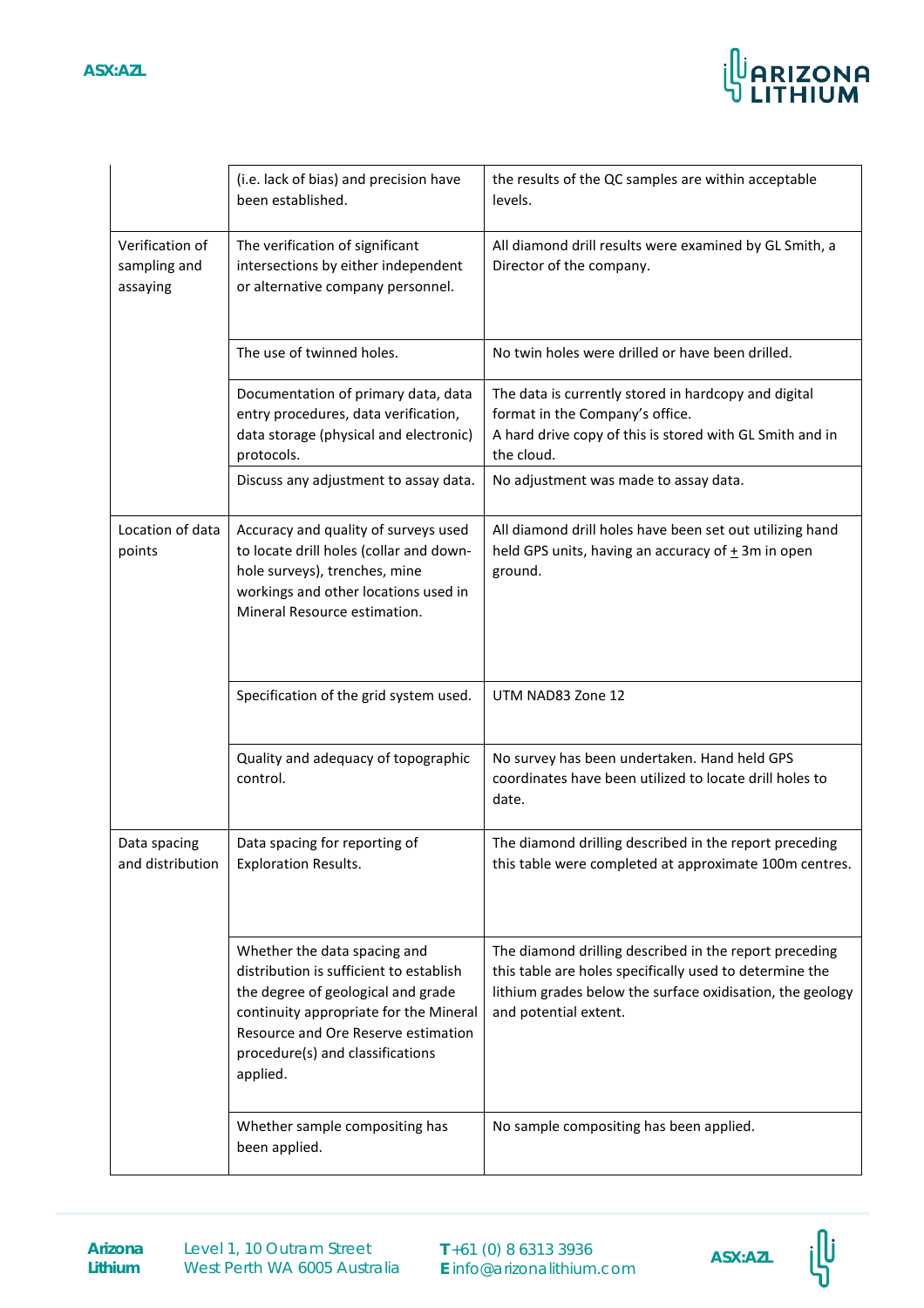

| Orientation of<br>data in relation<br>to geological<br>structure | Whether the orientation of sampling<br>achieves unbiased sampling of<br>possible structures and the extent to<br>which this is known, considering the<br>deposit type.                                                     | The diamond holes were holes to a depth of ~100m to<br>determine the geology, grade distribution and potential<br>extent.                                                                                                                                                                                       |
|------------------------------------------------------------------|----------------------------------------------------------------------------------------------------------------------------------------------------------------------------------------------------------------------------|-----------------------------------------------------------------------------------------------------------------------------------------------------------------------------------------------------------------------------------------------------------------------------------------------------------------|
|                                                                  | If the relationship between the drilling<br>orientation and the orientation of key<br>mineralised structures are considered<br>to have introduced a sampling bias,<br>this should be assessed and reported<br>if material. | No sampling bias occurs as the vertical diamond holes<br>were drilled into near flat lying lacustrine sediments.                                                                                                                                                                                                |
| Sample<br>security                                               | The measures taken to ensure sample<br>security.                                                                                                                                                                           | The sampling for the metallurgical testwork was<br>completed under the supervision of G Smith at the<br>companies storage facility in Kingman, Arizona. The<br>material was placed in calico sample bags, sealed in<br>plastic buckets and dispatched by UPS to Hazen's<br>facilities in Golden, Colorado, USA. |
| Audits or<br>reviews                                             | The results of any audits or reviews of<br>sampling techniques and data.                                                                                                                                                   | No reviews have yet been completed.                                                                                                                                                                                                                                                                             |

**Lithium**

**Arizona** Level 1, 10 Outram Street **T** +61 (0) 8 6313 3936 **ASX:AZL**<br>Lithium West Perth WA 6005 Australia **E** info@arizonalithium.com Level 1, 10 Outram Street West Perth WA 6005 Australia

**T** +61 (0) 8 6313 3936



illi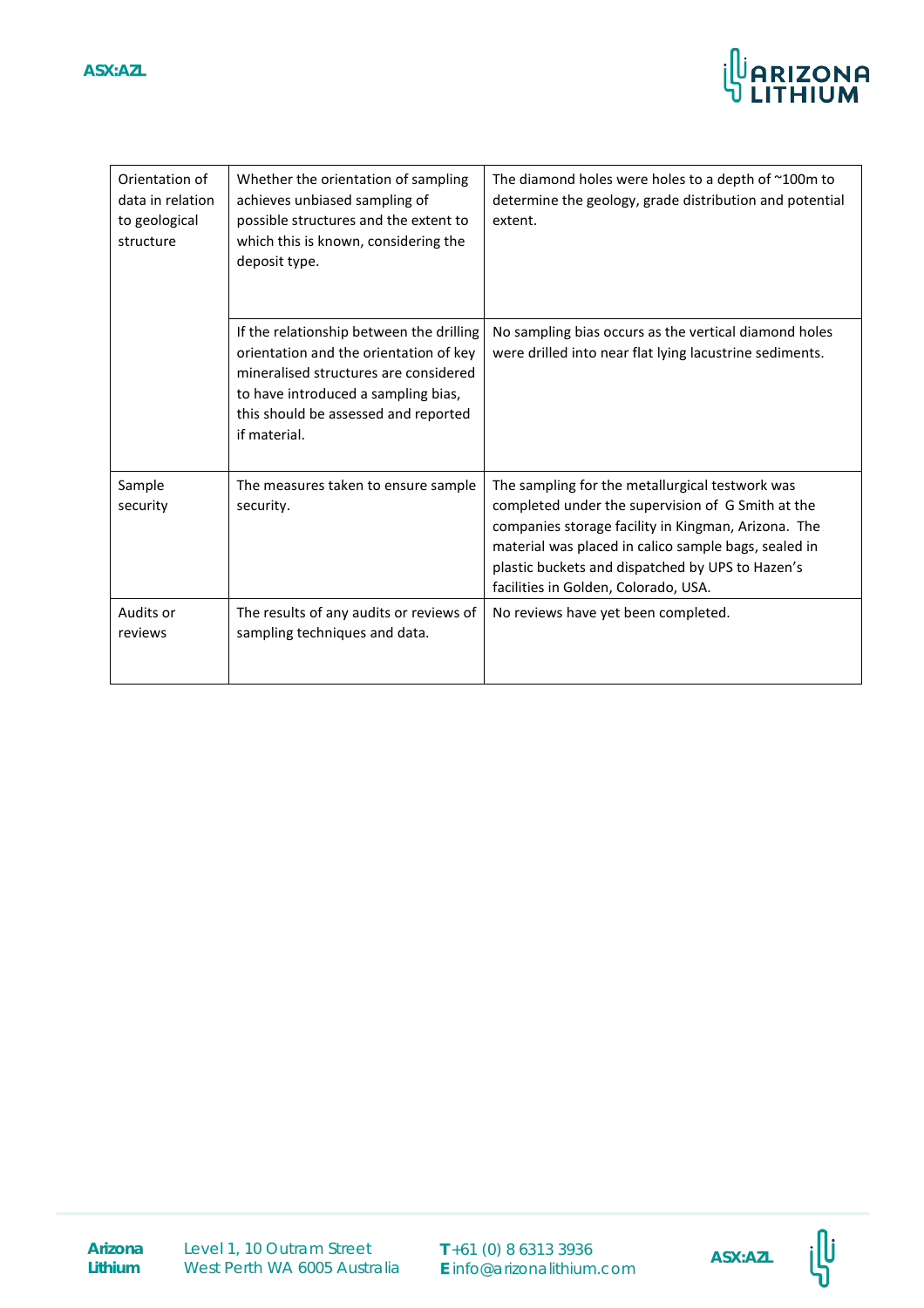

# **Section 2 Reporting of Exploration Results**

#### **(Criteria listed in the preceding section also apply to this section.)**

| <b>Criteria</b>                                  | <b>JORC Code Explanation</b>                                                                                                                                                                                                                                                                                                                                                                                                                    | <b>Commentary</b>                                                                                                                                                                                                                                                                           |
|--------------------------------------------------|-------------------------------------------------------------------------------------------------------------------------------------------------------------------------------------------------------------------------------------------------------------------------------------------------------------------------------------------------------------------------------------------------------------------------------------------------|---------------------------------------------------------------------------------------------------------------------------------------------------------------------------------------------------------------------------------------------------------------------------------------------|
| Mineral<br>tenement and<br>land tenure<br>status | Type, reference name/number,<br>location and ownership including<br>agreements or material issues with<br>third parties such as joint ventures,<br>partnerships, overriding royalties,<br>native title interests, historical sites,<br>wilderness or national park and<br>environmental settings.                                                                                                                                               | The Big Sandy project consists of 258 mining claims of<br>approximately 20 acres each, physically staked on<br>Bureau of Land Management, Federally administered<br>land.<br>All indigenous title is cleared and there are no other<br>known historical or environmentally sensitive areas. |
|                                                  | The security of the tenure held at the<br>time of reporting along with any<br>known impediments to obtaining a<br>licence to operate in the area.                                                                                                                                                                                                                                                                                               | The claims have been granted and are subject to an<br>annual payment. Other than the payment there is no<br>requirement for minimum exploration or reporting.<br>There is no expiry date on the claims.                                                                                     |
| Exploration<br>done by other<br>parties          | Acknowledgment and appraisal of<br>exploration by other parties.                                                                                                                                                                                                                                                                                                                                                                                | There has been no exploration for lithium mineralisation<br>on this project other than that completed previously by<br>Big Sandy Inc (wholly owned subsidiary of Hawkstone<br>Mining Ltd).                                                                                                  |
| Drill hole<br>Information                        | A summary of all information material<br>to the understanding of the<br>exploration results including a<br>tabulation of the following<br>information for all Material drill holes:<br>easting and northing of<br>the drill hole collar<br>elevation or RL (Reduced<br>Level - elevation above sea<br>level in metres) of the drill<br>hole collar<br>dip and azimuth of the hole<br>down hole length and<br>interception depth<br>hole length. | All information as listed is provided in previous<br>announcements on the Project.                                                                                                                                                                                                          |

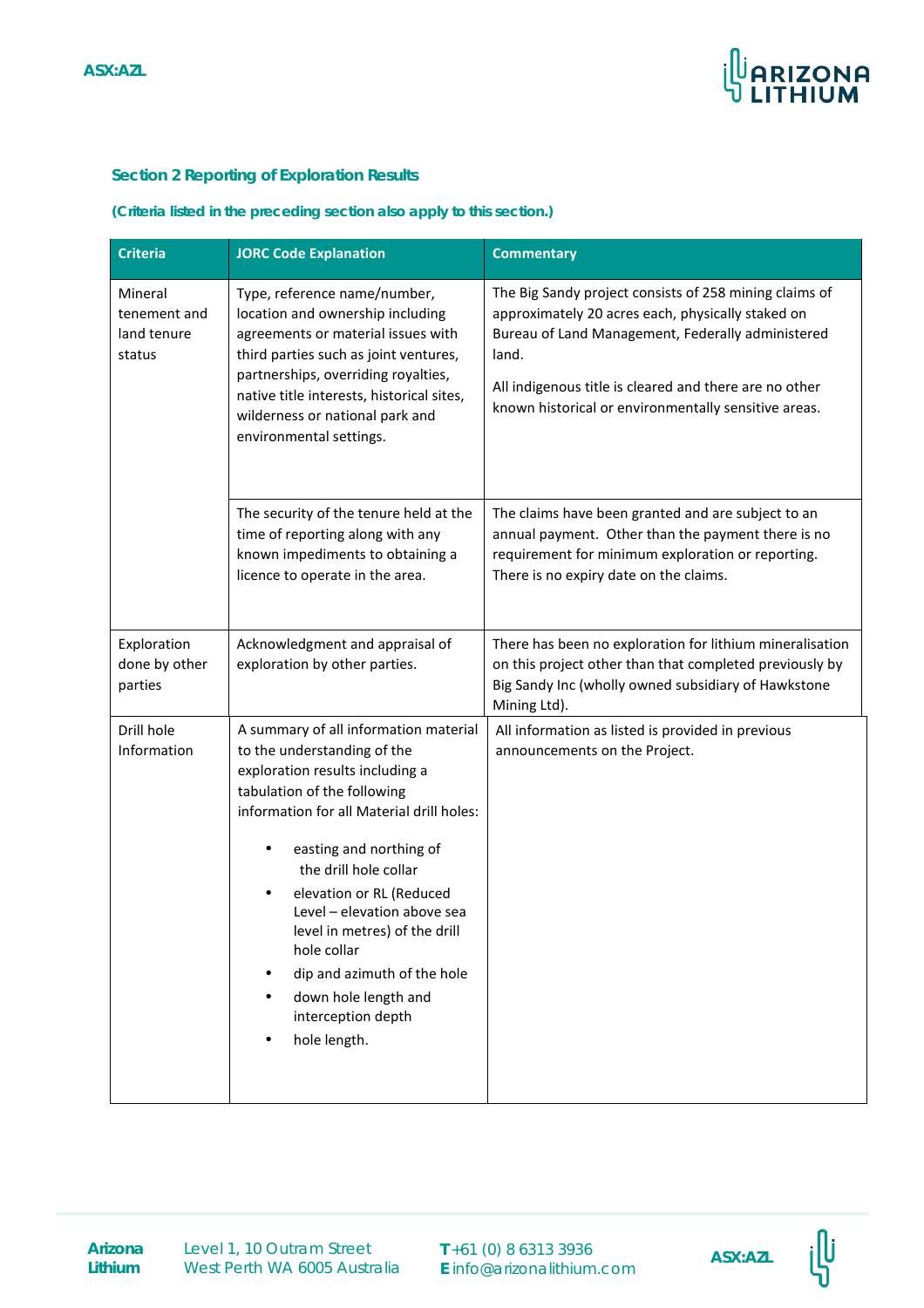# **ASX:AZL**



|                                                                              | If the exclusion of this information is<br>justified on the basis that the<br>information is not Material and this<br>exclusion does not detract from the<br>understanding of the report, the<br>Competent Person should clearly<br>explain why this is the case.           | This information has not been excluded.                                                    |
|------------------------------------------------------------------------------|-----------------------------------------------------------------------------------------------------------------------------------------------------------------------------------------------------------------------------------------------------------------------------|--------------------------------------------------------------------------------------------|
| Data aggregation<br>methods                                                  | In reporting Exploration Results,<br>weighting averaging techniques,<br>maximum and/or minimum grade<br>truncations (e.g. cutting of high<br>grades) and cut-off grades are usually<br>Material and should be stated.                                                       | No data aggregation applied. Total sample interval was<br>used in metallurgical test work. |
|                                                                              | Where aggregate intercepts<br>incorporate short lengths of high<br>grade results and longer lengths of<br>low grade results, the procedure used<br>for such aggregation should be stated<br>and some typical examples of such<br>aggregations should be shown in<br>detail. | Samples were a composite of half core determined by<br>previous sampling.                  |
|                                                                              | The assumptions used for any<br>reporting of metal equivalent values<br>should be clearly stated.                                                                                                                                                                           | No metal equivalent values are stated.                                                     |
| Relationship<br>hetween<br>mineralization<br>widths and<br>intercept lengths | These relationships are particularly<br>important in the reporting of<br>Exploration Results. If the geometry of<br>the<br>mineralization with respect to the<br>drill hole angle is known, its nature<br>should be reported.                                               | Not applicable.                                                                            |
|                                                                              | If it is not known and only the down<br>hole lengths are reported, there<br>should be a clear statement to this<br>effect (e.g. 'down hole length, true<br>width not known').                                                                                               | As above.                                                                                  |

**Lithium**

**Arizona** Level 1, 10 Outram Street **T** +61 (0) 8 6313 3936 **ASX:AZL**<br>Lithium West Perth WA 6005 Australia **E** info@arizonalithium.com Level 1, 10 Outram Street West Perth WA 6005 Australia

**T** +61 (0) 8 6313 3936